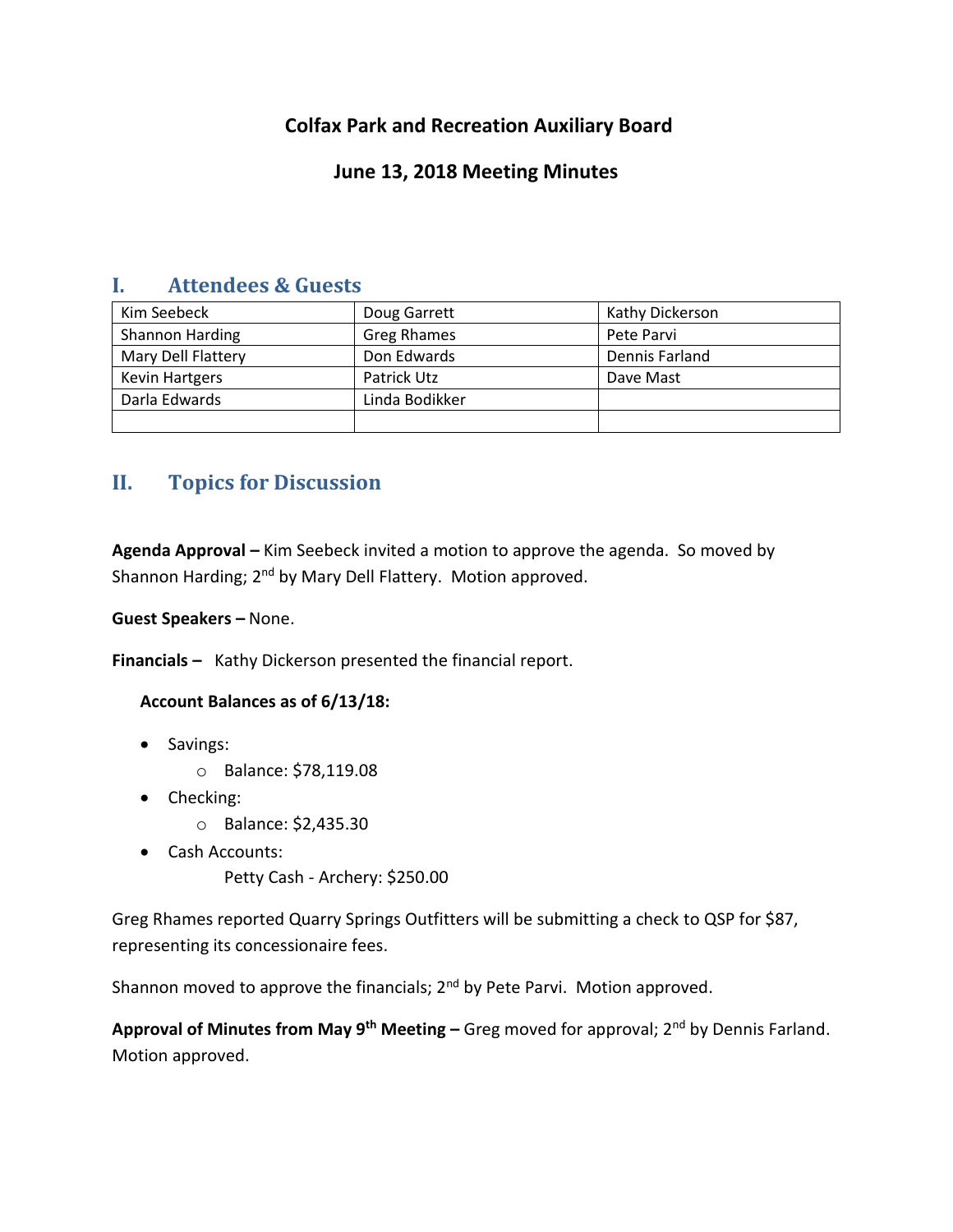#### **Committee Reports**

● **Promotions Committee –** The Kids Fishing Derby went fairly well, although the weather was not cooperative, likely accounting for not as many kids participating. Each participant got 2 prizes and had a great time. A hearty thank you to all who volunteered. Pat Utz reported that the event photograph posted on Facebook had nearly 8,000 views – so we're promoting the park even if attendance wasn't good. Mary Dell reminded the Board to sell tickets to Rock the Quarry (RTQ) because we need this fundraiser to be successful. As it stands, we have \$6,800 in sponsorships thus far and our costs are about \$8,700. So ticket sales for RTQ will be key. Continue to get sponsors or donations, if possible. Doug Garrett reported there remain four board members who have not picked up their tickets to sell. In Doug's opinion, this should be the last RTQ concert or we need yet new board members willing to participate. Next, Mary Dell indicated the photography contest is coming back on a quarterly basis and a Facebook announcement has been posted in that regard. Voting for best photograph will be done via the Facebook page and prizes will still be awarded. Kayak rental coupons were suggested; Greg said he's willing to donate those. Darla Edwards shared that a customer of hers inquired whether the photography contest can be categorized as an "Event" on Facebook. Discussion ensued.

**Operations/Planning Committee** – Doug reported the weather hasn't cooperated for purposes of projects, and the committee has not had a lot of volunteers. It is working on watering trees because the weather is heating up. The committee would love to have other people help empty the trash cans– a lot of people are using the park and the trash is heavy. Current projects include the need to move the ice freezer in the block building, some weeding and mowing is needed at Lewis Park, and bushwhacking is also needed around three holes before the upcoming tournament. Don Edwards reported that he's recruited another volunteer mower. Greg regularly mows out at QSP and Kyle Ament has also mowed portions of the park. Next, Doug reported that self-registration camping is now available. A new sign directs folks to kiosk – park rules are there in addition to the directions for completing self-registration. In the future, the person closing the park will need to check the kiosk, and in particular the round metal tube with a slot that has envelopes in a clear holder on its side. The self-registrant completes the registration envelope and puts the money in the envelope, then deposits the envelope in the tube. It's padlocked and there's a key for it that will be stored in the top right drawer of park office desk. There will also be a key to the kiosk's bulletin board on the same keychain. A cash bag is kept in the bottom drawer of the desk in the office, and the sealed envelopes are to be placed inside. Doug will go through it on Mondays and prepare any deposit. Camping is available 7 days a week,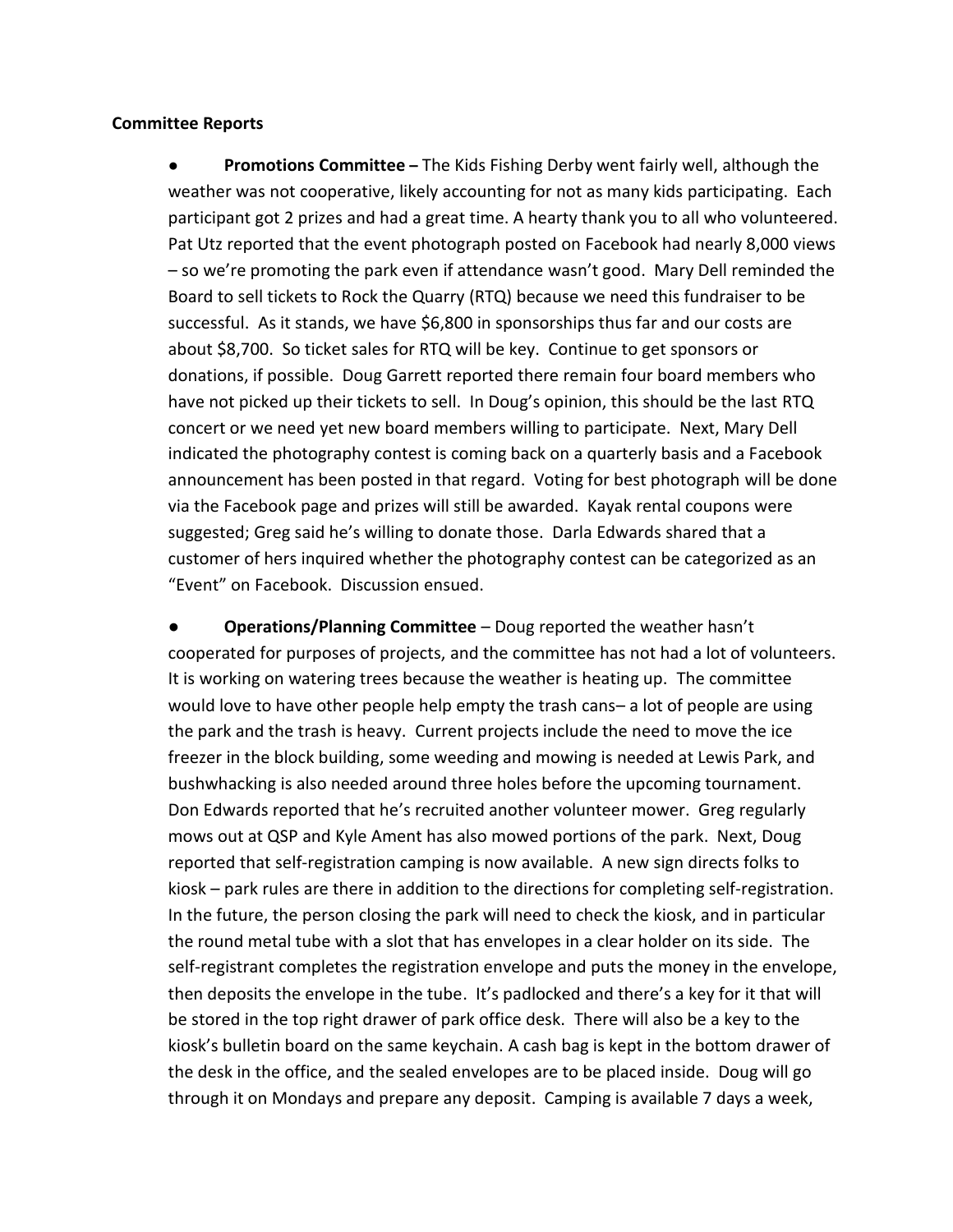but no more than 14 days in a row by any camper. A second envelope might be designed and offered for those interested in volunteering and/or donating money to QSP – like a church offering envelope. Next, discussion ensued regarding the time of park closure – sunset versus a definitive time. Opening time is 6:30 a.m. and that's because the Public Works Department starts then. Don and Greg discussed the windows to be replaced in the block building, and the strategy for doing so. Doug indicated that while no workdays have been scheduled lately, the block building needs to be cleaned out before the concert. That is now set that for Saturday, June 23rd. Everything on east and west sides will need to be moved out. Mary Dell asked that everyone sign up to volunteer at RTQ and a volunteer sign-up sheet was circulated.

## **Old Business**

*2018 Concert/Relax in Colfax Promotion/Newton Newspaper* – Ads are ongoing. 17 people are entered to win the contest. Doug hasn't checked with Hy-Vee regarding RTQ ticket sales and noted that only a couple tickets have been sold online thus far. But it is likely people are waiting to see how the weather may factor in as the concert date nears. Lastly, Doug noted that he will be interviewed on air soon and Kim will also participate in a recorded interview.

*Update Iowa Tourism Grant Brochure* – Doug reported that the City is doing their own brochure with Mingo and the high school. QSP's new brochure will soon be printed and paid for with the appropriate grant funds.

*Watercraft Rental Shelter* – Greg reported that he will get out to the park this week to finish the rebar so the concrete can be completed. Once the concrete is done, the posts can go up. Discussion was had between Doug and Greg regarding the roofing to be used on the shelter. Next, Greg advised he'd like to work with disabled groups for free kayak days in conjunction with a fundraiser for an ADA-complaint floating dock. The Board was advised that a dock on any body of water in Iowa requires a permit and is regulated. The other issue to remember with an ADA dock is the requirement that cement walkways be installed to and from the dock and the available parking area. Discussion ensued regarding erosion and the west lake versus the north lake for purposes of a future ADA dock.

*Red Bridge Update* – Doug advised the Board that the most recent update can be viewed on the *Citizens in Support of Restoration and Preservation of Red Bridge*'s Facebook page, and in particular, the entry by Joe Otto dated June 8.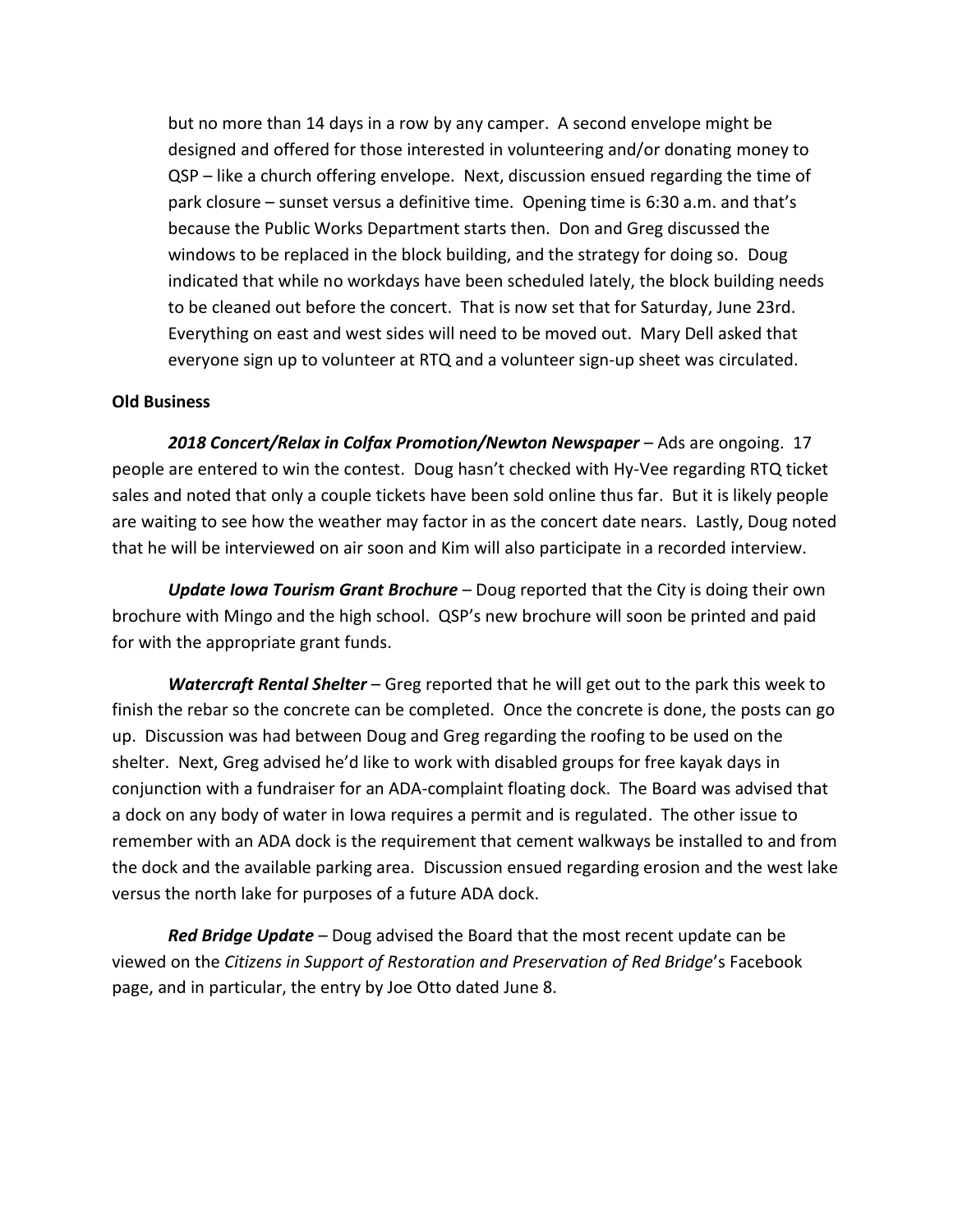### *Grant Applications Report:*

*Paint Iowa Beautiful/Interior Block Building Completion* – Doug reported that QSP can get 8 gallons whenever the Board is ready to paint. Discussion ensued and Board will consider the issue on the June 23rd workday.

*Trees Please/Trees Planning Update* – The report or update has been submitted and accepted. Trees Please plans to use QSP info and pictures in their future media.

*Prairie Meadows Community Betterment/Post & Cable Fence* – Still waiting on a decision.

*Jasper County Foundation/30 Picnic Tables* – Still waiting on a decision.

*Pump and Test Water on Large Well Head at QSP* – The water still hasn't been tested; Doug will check with Bob Rhone regarding status.

*RTQ Hotel Rooms for Relax in Colfax Promotion* – There arose an issue with the Microtel regarding the rooms it previously indicated would be donated for the fundraising promotion. The new manager reported she could no longer honor the original offer. We can however receive the needed rooms at a discounted rate. 5 rooms have been reserved at \$72.80 plus tax per room, for a total cost of \$364. Shannon moved to approve the expenditure of \$364 to cover the cost of the hotel rooms; 2<sup>nd</sup> by Greg. Motion approved.

*Disc Golf Update/July 7th* – See Operations report above. QSP's Facebook page has tournament info. If anyone else would like to help with this event, volunteers are certainly welcome. 50-60 participants are expected per the Des Moines group Doug has been working with.

*City of Colfax Park Board* – Kim reported that she, Doug, Kathy and Shannon recently met with Dave Mast and Nancy Earles at City Hall concerning the possibility of rolling the Colfax Park and Recreation Auxiliary Board into the City of Colfax Park Board. Exploration is ongoing so there is nothing to report or present to the Board at this time. However, the Executive Committee will continue to keep the Board apprised.

*Baxter School Visit May 16th* - Doug reported 200 kids and over 50 parents from the Baxter area visited the park on May 16.

## **New Business**

*Benches purchased by Dennis Farland* – Dennis purchased two park benches recently, intended for QSP, valued at about \$100 each. Discussion ensued concerning style and appearance of the benches as it relates to the aesthetic of the park sought by the Board. The